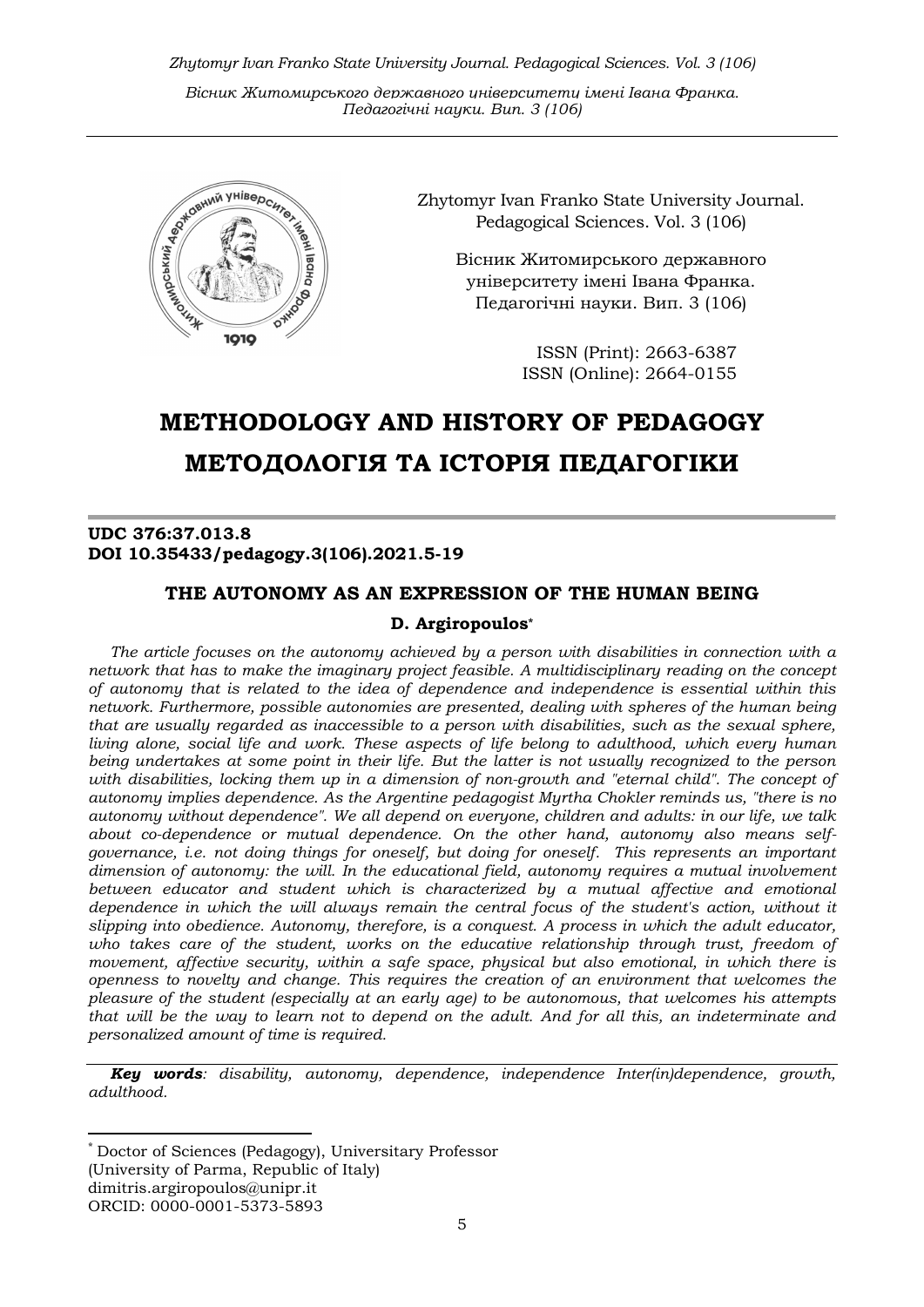## АВТОНОМІЯ ЯК ФОРМА ВИРАЖЕННЯ ЛЮДИНИ

#### Д. Аргіропоулос

Стаття зосереджується на автономії, досягнутої людиною з обмеженими можливостями у зв'язку з мережею, яка має зробити уявний проект здійсненним. Міждисциплінарне читання концепції автономії, пов'язаної з ідеєю залежності та незалежності, є важливим у цій мережі. Крім того, представлені можливі автономії, що стосуються сфер людської істоти, які зазвичай вважаються недоступними для людини з обмеженими можливостями, таких як сексуальна сфера, самотність, соціальне життя та робота. Ці аспекти життя належать до зрілості, яку кожна людина бере на себе в певний момент свого життя. Але останнє зазвичай не визнається людиною з обмеженими можливостями, замикаючи їх у вимірі незростання та "вічної дитини". Концепція автономії передбачає залежність. Як нагадує нам аргентинський педагог Мірта Чоклер, "автономії немає без залежності". Усі ми залежимо від оточуючих, дітей і дорослих: у нашому житті ми говоримо про співзалежність чи взаємну залежність. З іншого боку, автономія також означає самоврядування. Це являє собою важливий вимір автономії: волю. У освітній сфері автономія вимагає взаємної участі вихователя та учня, яка характеризується взаємною афективною та емоційною залежністю, в якій воля завжди залишається центральним ядром дій учня, без того, щоб вона скочувала до послуху. Отже, автономія є завоюванням, процесом, у якому вихователь, який піклується про учня, працює над виховними стосунками через довіру, свободу пересування, афективну безпеку, що реалізуються у безпечному просторі, як фізичному так і емоційному, в якому є відкритість до новизни та змін. Для цього потрібно створити середовище, яке вітає бажання учня (особливо в ранньому віці) бути автономним, яке вітає його спроби, які будуть способом навчитися не залежати від дорослого. І для всього цього необхідна невизначена і персоналізована кількість часу.

Ключові слова: інвалідність, автономність, залежність, незалежність, взаємозалежність, зростання, дорослість.

Introduction of the issue. Autonomy springs from the sense that every human being constructs thanks to the subdivision of meanings. The more consistent the undifferentiated background, the greater the degree of vulnerability and dependence. Enabling oneself to see the beauty of a disabled person beyond their disabilities is an attitude that can help to discover new possibilities that will be eventually used to create a new life. In everyday life, human beings use different skills, knowledge and abilities to carry out an activity. All this allows the creation of relationships to live in a society and set goals and achieve them. To complete a work project, make a cooking recipe, play a musical instrument or cross the street, we need specific skills, such as: remembering information to perform a given task, coordinating our movements, implementing reasoning, creativity and knowledge that allow us to find

solutions to a problem. Each person is an individual with their biological composition, personality and specific characteristics that make it a unique being in the world. From this perspective, it could be said that diversity is a positive concept, understood on the same level as the beauty of uniqueness.

Current state of the issue. The concept of diversity, which represents the core of the investigation of special education, is the soul of education. It does not mean only the starting point of any educational relationship, but it also indicates an effective tool in the different educational processes, which goes through the life of each individual. In this sense, it is possible to think of education as a path made of different processes, characterized by a particular dynamism; paths that must be designed and redesigned continuously, tending to a future, to a change. Education is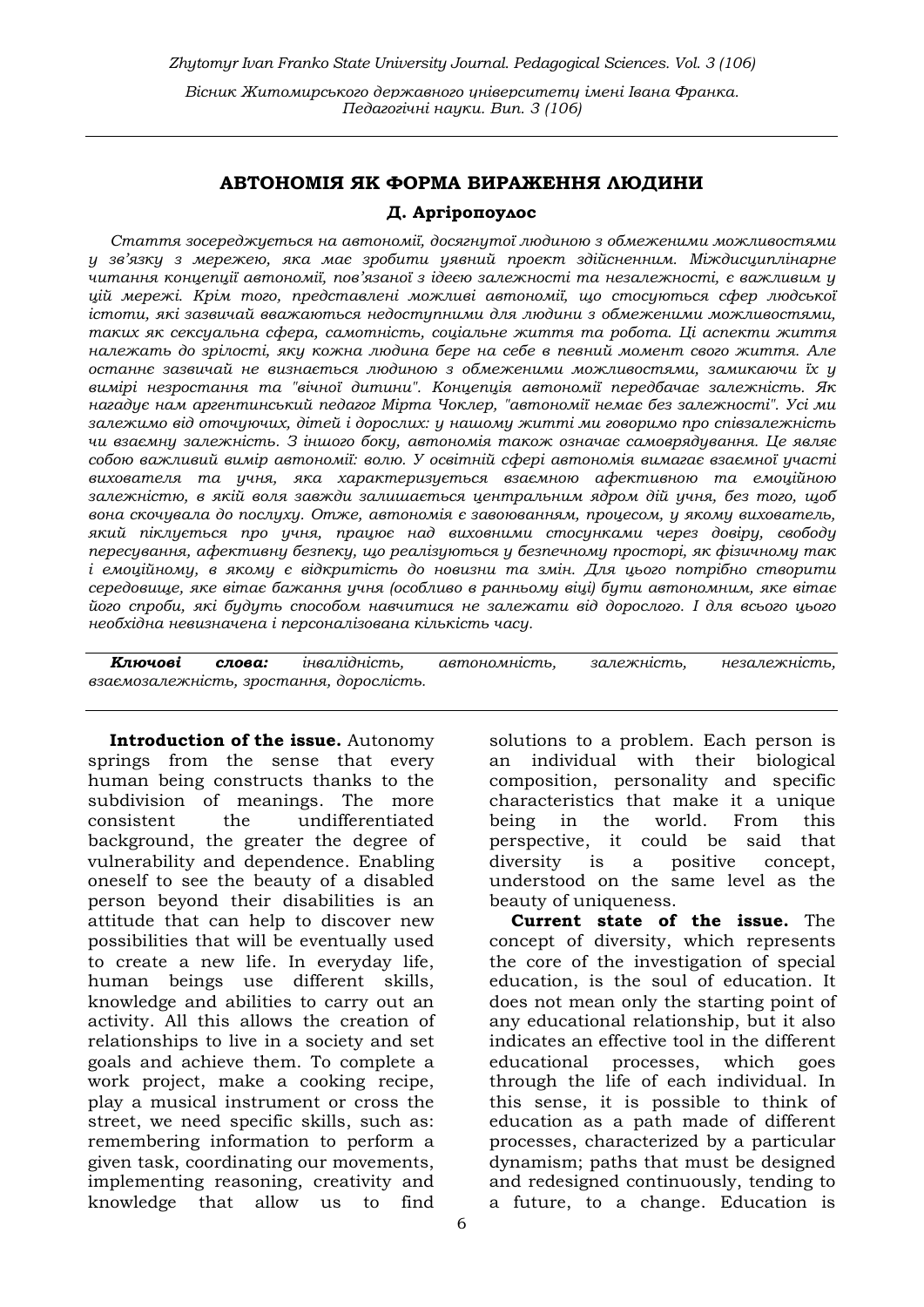Педагогічні науки. Вип. 3 (106)

made up of relationships that require an encounter and knowledge with the other from oneself, who is different from us, with whom one can "be in a relationship". This type of research becomes a necessary condition for embarking on the path that progressively structures our identity, which is never static, definitive.

Outline of unresolved issues brought up in the article. However, the encounter with otherness is never a linear, predictable path. Indeed, it could be defined more as a clash than an encounter. Otherness can be represented by an unexpected, unplanned, unpleasant situation, which puts us to the test and challenges us, thus activating, unconsciously, a process of change. Here the concept of otherness will be used as a tool and a way to analyse one of the fundamental goals of educational processes: autonomy. The term autonomy derives from the Greek "autonomy, a compound of aytós "same" and theme of némō "to govern". In a broad sense, autonomy is the ability and faculty to govern and govern itself, with its laws". On the psychological level, autonomy indicates a "state of integration whereby an individual lives in full harmony with his feelings and behavioural needs or impulses that, to be satisfied, require to be favoured and stimulated. It is the ability to face and master different situations to find solutions to problems related to external reality and to distribute oneself together with one's actual qualities and abilities. This condition is dynamically conquered slowly and progressively, graduated according to age and level of maturity, preserved, dispersed or mortified because of particular circumstances or experiences". Autonomy, therefore, is a conquest. A process in which the adult educator, who takes care of the student, works on the educative relationship through trust, freedom of movement, affective security, within a safe space, physical but also emotional, in which

there is openness to novelty and change. This requires the creation of an environment that welcomes the pleasure of the student (especially at an early age) to be autonomous, that welcomes his attempts that will be the way to learn not to depend on the adult. And for all this, an indeterminate and personalized amount of time is required.

Results and discussion. The concept of autonomy implies dependence. As the Argentine pedagogist Myrtha Chokler reminds us, "there is no autonomy without dependence" [11]. We all depend on everyone, children and adults: in our life, we talk about codependence or mutual dependence. On the other hand, autonomy also means self-governance, i.e. not doing things for oneself, but doing for oneself. This represents an important dimension of autonomy: the will. In the educational field, autonomy requires a mutual involvement between educator and student which is characterized by a mutual affective and emotional dependence in which the will always remain the central focus of the student's action, without it slipping into obedience.

The mother-child bond is a bond that goes beyond the respective and successive post-birth projections and identifications. The mother, from the beginning of her pregnancy, creates an idea and expectations that she projects onto her child, beginning to develop a bond that will continue and be further nurtured after birth. The child depends on his parents because they offer him everything he needs to live and develop. But he is a subject of the action and not only of reaction: he is a subject who can put all his resources and capacities into motion to achieve the satisfaction of his needs. It is not necessary to be taught to do or to be led to do, but it is necessary to prepare the environmental and relational conditions so that this happens by itself. This is why we talk about positive autonomy and negative autonomy. Becoming autonomous does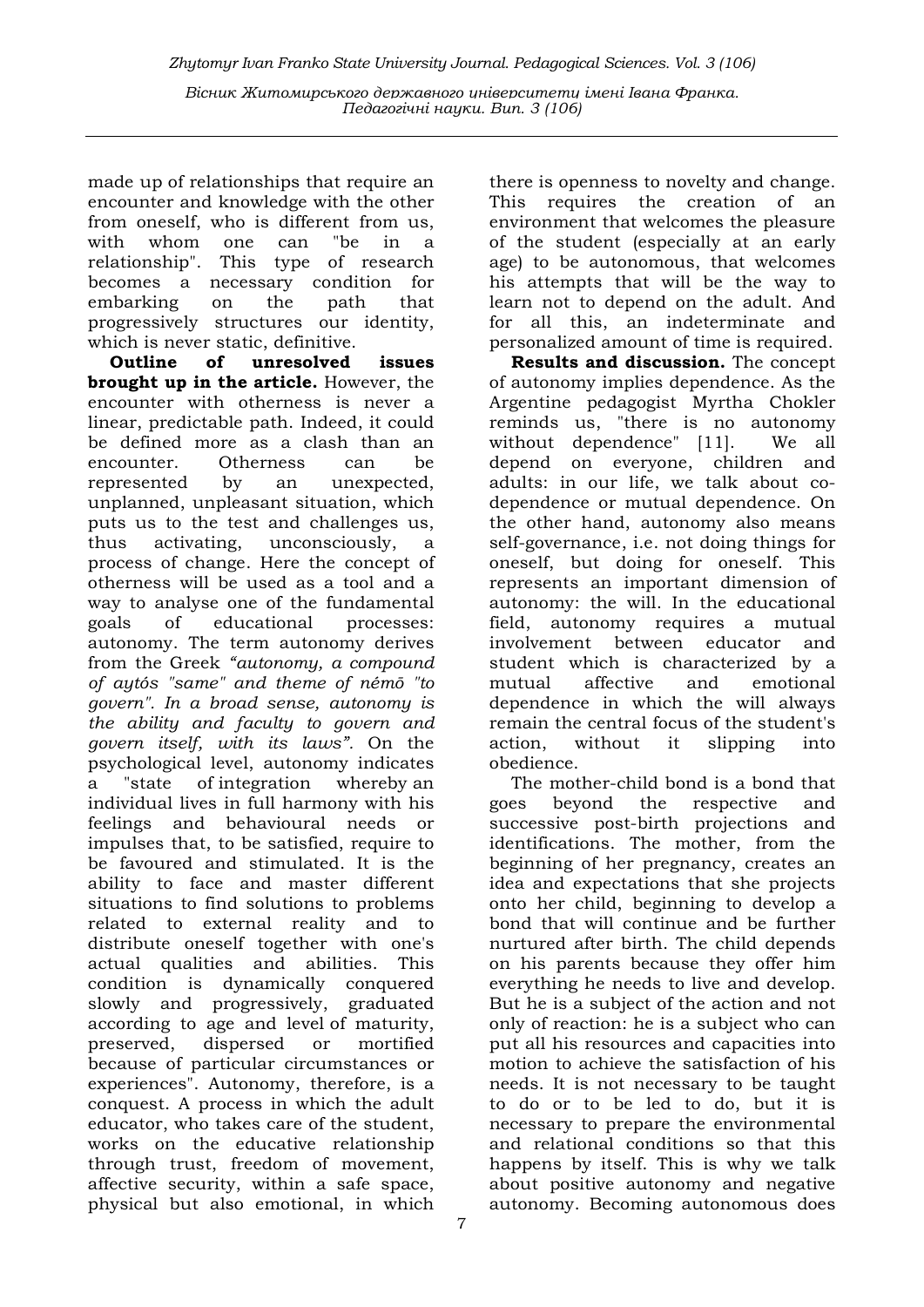not mean becoming completely independent, because autonomy implies dependence; without it, the individual would never experience the feeling of freedom that comes from leaving that "haven" where he has been moored for years, on which he has depended. Achieving autonomy implies a change, of course, entering other seas, not easy to navigate but for which one must take risks. The metaphor of "sailing" is symbolically representative of the passage that each of us undertakes towards adulthood. In the various passages of life, the detachment from what is known and the encounter with the other, with otherness, is fundamental and functional to the construction of a positive autonomy. Autonomy in the positive sense is possible thanks to a process of differentiation that makes the person free from mental and physical states, as well as relational and social ones, to which he should no longer belong. Negative autonomy, on the other hand, is typical of those who exchange the freedom of thought and action for individualism, where there is an inability to recognize the value and existence of relationships. Therefore, each of us is the result of genetic and environmental factors and autonomy represents the most concrete expression of human development. It is identified with the need for independence which, especially in the case of individuals with disabilities, implies a continuous confrontation with one's limits and potential. In the usual reference model, the person with a disability is seen as the most fragile person, in need of continuous support and help. When the concept of autonomy is applied to a person with a disability, this leads to a distorted view of the shared reality of "being normal". In the common belief, being autonomous is equivalent to possessing the greatest possible power, not only over oneself but also over others. This logic, besides being unjust, is autarchic. As Andrea Canevaro

argues Autonomy as autarky, as an individual ability to do without the help of others, leads to great dependencies. Being autonomous implies knowing how to express oneself and make oneself understood by others. But it also means to become part of that system of codes that regulate the interaction between individuals within one or more specific situations. The need to belong is one of the most human needs there is. Feeling part of something, we do not feel out of place, and we know how to find a balance in our lives and the world. We find belonging in our daily activities, in the bonds that we gradually build.

Belonging is a practice. If we all need to belong to reality, to a context in which we can recognize ourselves, how do people with disabilities perceive this need? In a person with disabilities, the need to belong manifests itself more strongly, first within the family, then in the subsequent contexts of life. Belonging can cover several areas and requires the search for new stimuli. Belonging can be transformed.

Anna Contardi reminds us that to belong to a context we must carry out actions autonomously. In a person with disabilities, the concept of autonomy cannot be taken for granted and cannot be understood statically. There is no single taxonomic dynamics of autonomy. This aspect is what we need to work on. First of all, we help the person to become aware of their limits. Then, we organize and build connections with their particular autonomies, to work on their existing obstacles. And this requires social organization; building from the perspective of the life project. "Project of life is first of all 'thinking' in a future perspective, or better a double thinking, in the sense of imagining, fantasizing, desiring, aspiring, wanting" and simultaneously in the "to prepare the necessary actions, to foresee the various steps, to manage the timing, to evaluate the pros and cons, to understand the feasibility". In the pathways to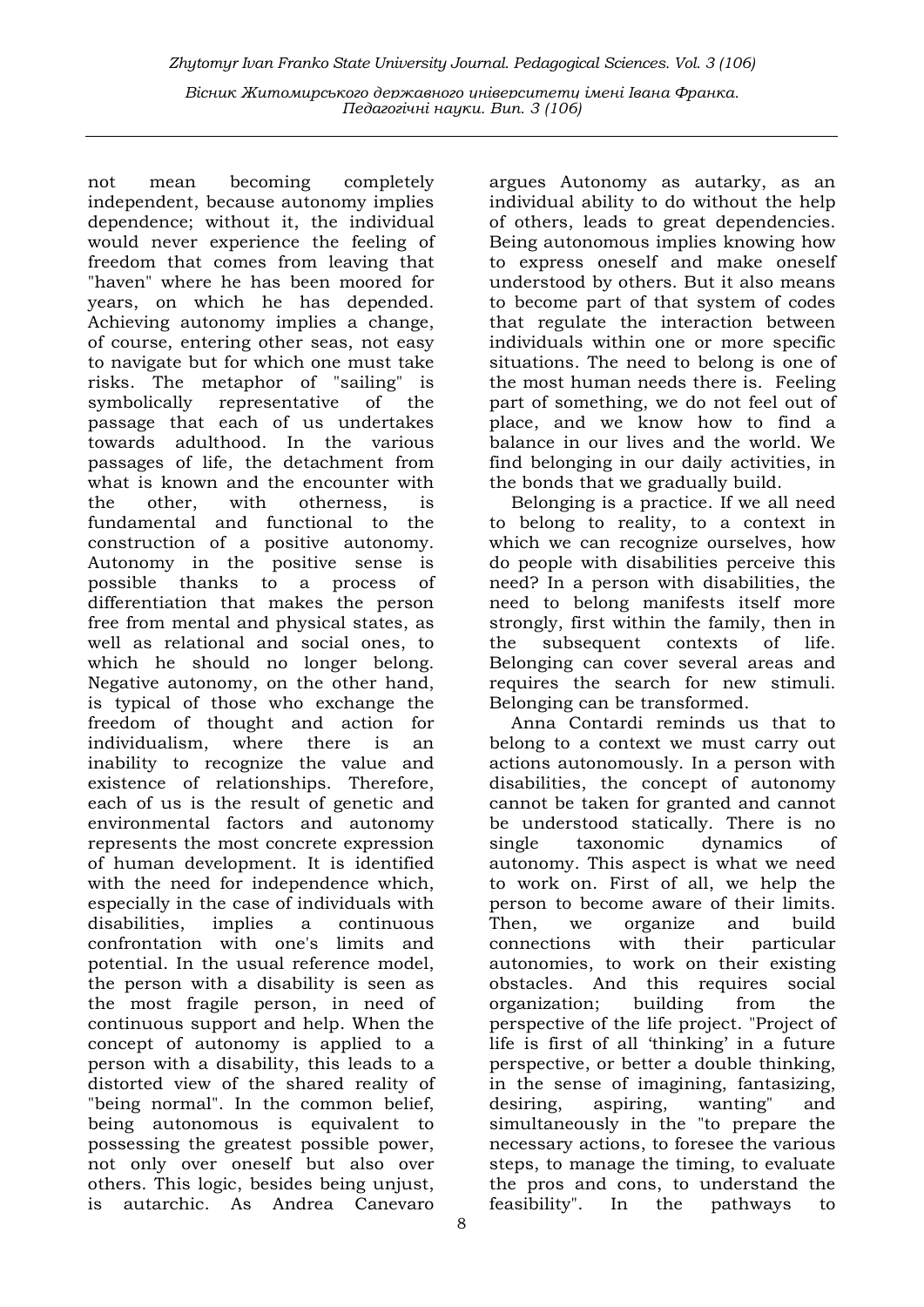autonomy, the type of relationship that is established with the other is important, "between controlling and being controlled" [2: 14]: Controlling the information we are given, identifying the right information, necessary for our objective, knowing how to discriminate between the various pieces of information. This means having the ability to control, and the educator has the task of helping the student to know how to control, and "not control" him; that he is able to receive the right information, putting it together to reach his objective. "The fundamental characteristic of man is to be in the world and with the world [...]. But the condition of extraneousness and dependence creates in the disabled subject a sense of incapacity that can end up neutralizing all his vital energies; he ends up adapting himself passively, that is, living the condition of not being".

The concept of autonomy is often associated with the concept of selfsufficiency. The two terms are understood as synonyms but are hardly ever imagined as belonging to a person with a disability. Making a distinction between the two concepts, we can say that self-sufficiency consists of skills that enable the person to be sufficient for himself, regardless of the deficit. On the other hand, autonomy must be the objective towards which to strive, considering the abilities and resources of the person. For this reason, autonomy cannot be conceived equally for everyone. "To educate to autonomy means to offer the person with disabilities the opportunity to grow and realize his own project, thanks to the acquisition of new and more and more complex skills useful in everyday life".

Bandura defines self-efficacy as the set of beliefs an individual holds about their abilities to increase motivation levels, activate cognitive resources, and perform the actions necessary to control the demands of a given task. Selfefficacy consists of the expectation that

the person has of successfully mastering the trials of life, of living up to some events. Therefore, self-efficacy implies a subjective evaluation of one's abilities that is seen as determining factor of the motivation to act and influences learning. According to the concept of efficacy, which each of us has, the goals we set ourselves and thus, the efforts we are willing to make to achieve the change. The concept of self-efficacy for people with disabilities is also an aspect to be cultivated and cared for daily. People with disabilities must be aware of what they can do and how to overcome a physical, mental or relational obstacle according to their abilities and know-how to ask for help when necessary. Knowing how to ask for support must be one of the skills to be supported. Often, people with disabilities do not ask for help because in their lives they have never had the opportunity to ask for it since there has always been an adult ready to take their place in any situation. To promote the development of autonomy, it is necessary that the educators do not dominate their students, that they do not replace them by giving them, for example, help before they ask for it. It is necessary to know how to find the right connections between abilities and possibilities, mediating between them and the social context. Therefore, the subject must become part of a context and be responsible. They must have their own space for progressive participation and find obstacles to measure themselves according to their abilities.

The educational proposals must focus both on learning objectives and everyday objectives, defined as recursive care': the need to care for one's person, materials, time, space, to do so for all the days of the year, for all the years of our lives. However, it is difficult, especially for a child with disabilities along with their family, educator, teachers, friends to think immediately from this point of view and prepare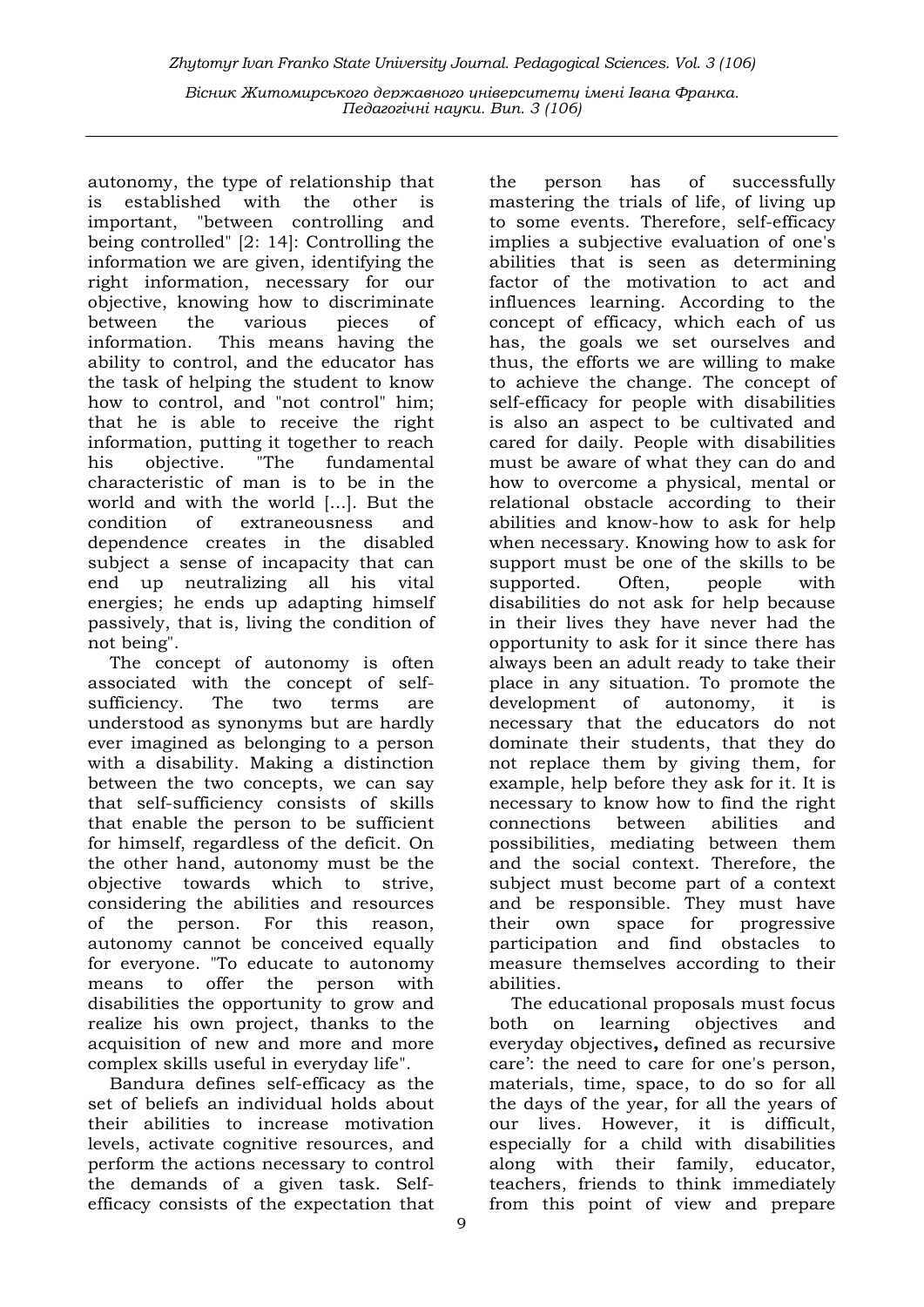interventions in this direction. In the beginning, the instinct is partially or completely to adapt to the disabled person and their will. But it also induces to become much more permissive for the discomfort, due to the deficit. By doing so, the person could become estranged from themselves due to the control of their lives by others. And this mechanism could also persist in the phase of the person's adulthood, producing estrangement towards oneself and the surrounding world. Many conquests, in this way, are difficult to achieve in the family environment, especially when dealing with adolescents who show the need for detachment and independence. The theme of autonomy takes on particular prominence in the period of adolescence. If it is already difficult for the family of a "normal" adolescent, who manifests the need and desire for detachment from the family, to recognize this need and accept it, just imagine how complicated it can be to live this situation in a context with disabilities, especially if the deficit occurred after birth, in childhood, and the person finds himself having to ask for help and to return, at least initially, to depend, for most of the functions, on someone and/or something. In this sense, the educational work must turn towards the construction of identity, on knowing how to be an adult person or a person who is becoming one. Thus, "to face the problem of autonomy means to set ourselves, as operators and as parents, not only the objective of reaching certain competences, but to recognize and favour the change from the condition of child to that of adolescent and adult".

The family is the main element that allows the autonomy of the child. Firstly, the child must be seen as an adult to relate to him in a way that is appropriate to their age. The family's ability to change the way it relates to their child, to allow the detachment and therefore the child's growing up, is

fundamental for the pathway to autonomy. In a "normal" situation, one tends to consider one's child as a little one to be protected when adolescence arrives. The first conflicts arise between parents and children, which show the reality of change, the arrival of new needs of the adolescent, such as having more space for oneself and not wanting parents to interfere in one's world. If, however, the child has a disability, physical or intellectual, or both, the situation is different because the natural rebellion does not manifest itself. Therefore, both parent and child maintain the need to hold hands. Adolescence for a person with disabilities is often not experienced as a golden age of discovery, risk and asking existential questions about one's future. Instead, it is often a phase of the eternal child, a vision that people project on the disabled person and that the person stores, wearing a false self. In this way, the growth and evolution towards adulthood tend to stop in childhood. Parents often consider their parental role as something indispensable, which must last forever. They are worried too much, and their excessive attention creates an image of the child as an eternal child, with educational styles that are prolonged over time and prove to be inadequate. Accepting the fact that one's child is becoming an adult presupposes confrontation and acceptance of the limits that every process of adulting proposes: process towards "adultity" or process towards the adulthood.

The family wants to protect their child from limits and obstacles because they think their child has already faced enough difficulties. It is also an act of self-protection, of avoidance of further worries and sufferings. While the child grows up, the parents struggle to implement an adequate educational detachment from the child.

The parent, in this case, should learn to "let go, gradually, of the child's hand". It is necessary to stop making decisions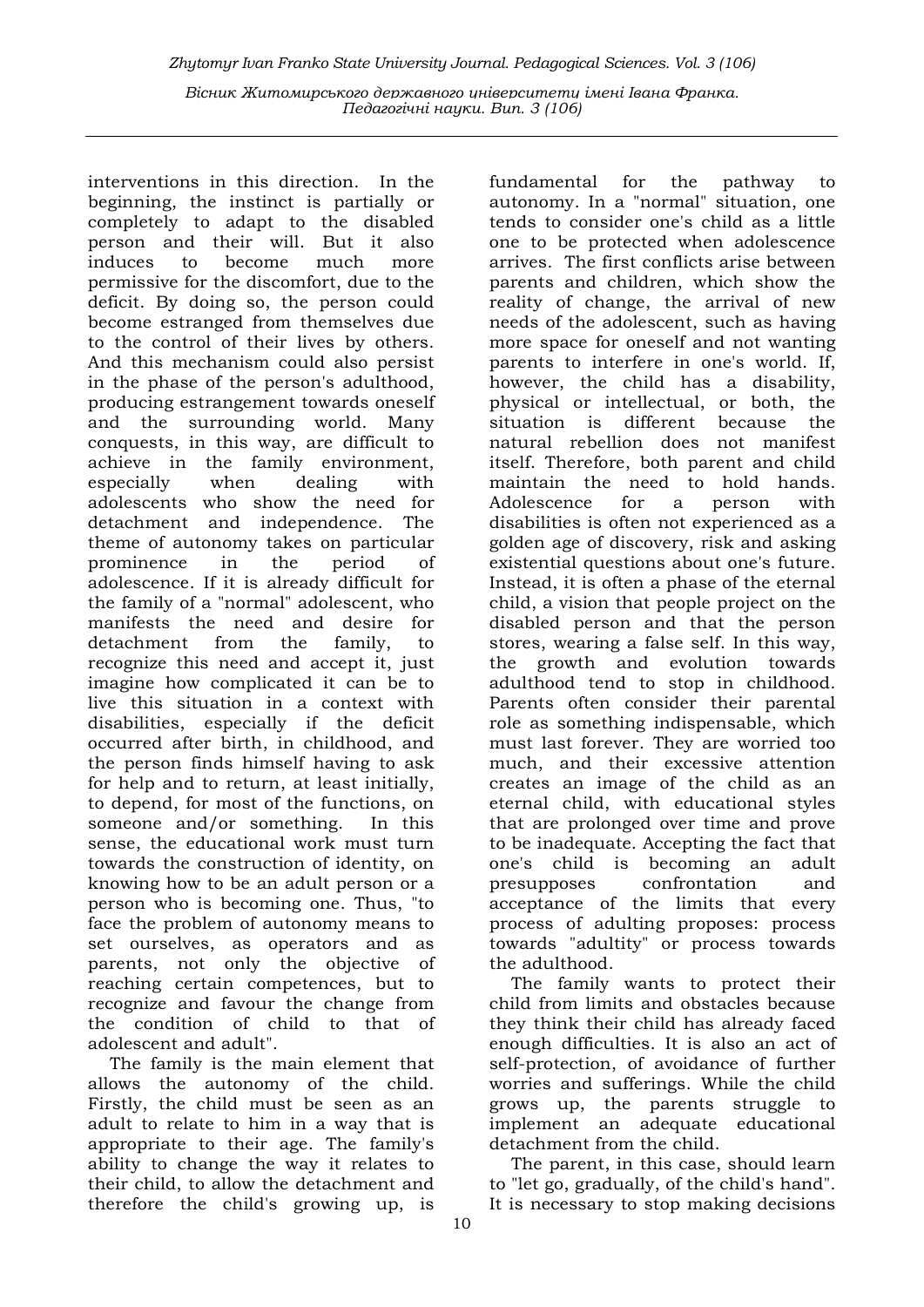for their child and let them become free to experience and express themselves. They should allow their child to take the risk of making mistakes. Furthermore, the parents should gradually detach, which does not mean abandonment, but putting a certain distance, even physical. It is necessary for the child to feel that they can do it alone, that the parent is not abandoning them, but that they will be there for anything. But first, the child must get involved, try to be the protagonist of their own life, taking responsibility for their actions. However, the family needs to be accompanied and helped to face such a path with serenity. Therefore, putting the child at the centre of their life is significant to make them become the protagonist of their life project.

The contexts the disabled person lives in will determine their autonomy and social inclusion. To realise it, the procedure has to follow a holistic approach. Within this method, it is much easier to detect and enhance people's skills and abilities in harmony with the community in which they live.

Reaching autonomy and emancipation for persons with disabilities is complex and painful. It requires careful planning that often takes a lifetime, and it is possible only if there is a social network and if it is functioning. It is necessary to respect the right to participation of every person, to guarantee that they can express their opinion and above all that this opinion is taken into consideration when it comes to decision-making processes. Only in this way can selfdetermination be achieved. This aspect is related to the principles of uniqueness and globality of the person, which are essential values in the Italian Constitution.

It is necessary to rethink the person with disabilities with their needs for normality. These needs as affective, educational and experiential that characterize the psychological and social life of every person. In other

words, they are needs common to all people.

Focusing exclusively on the specific needs of a condition, one runs the risk of considering the person only as of the sum of a series of problematic aspects. The person must live within a system of meanings and stimulating contexts. Within these environments, the person's actions lead to a meaningful goal. And it is necessary that these actions, to be authentic and acquire more value, are recognized by the other members of the context in which the person is. One of the most common needs for an adolescent or young adult is to "get away" from the family environment and begin to live experiences independently. One of these is to go out and live alone.

The United Nations Convention on the Rights of Persons with Disabilities emphasises, in Article 19, the importance for persons with disabilities to be able to choose, like others, "their place of residence and where and with whom they live and [that] they are not obliged to live in a particular living arrangement. It is recognised that inclusion also involves the possibility of detaching oneself from the family of origin, interrupting the relationship of dependence and establishing new interpersonal relationships and building one's own family. Independent living is one of the areas in which selfdetermination is called into question. The prerequisite for independent living is the development of the self-adult, having adult relationships and perceiving and being perceived as an adult.

Independent living is a concept within a much broader context, that of Independent Living and After Us. At the end of the school career, for the person with disabilities, it becomes necessary to think about a career, employment, university studies. When arents begin to feel older and know that one day they will no longer be able to take care of their child completely and that their child will have to start taking care of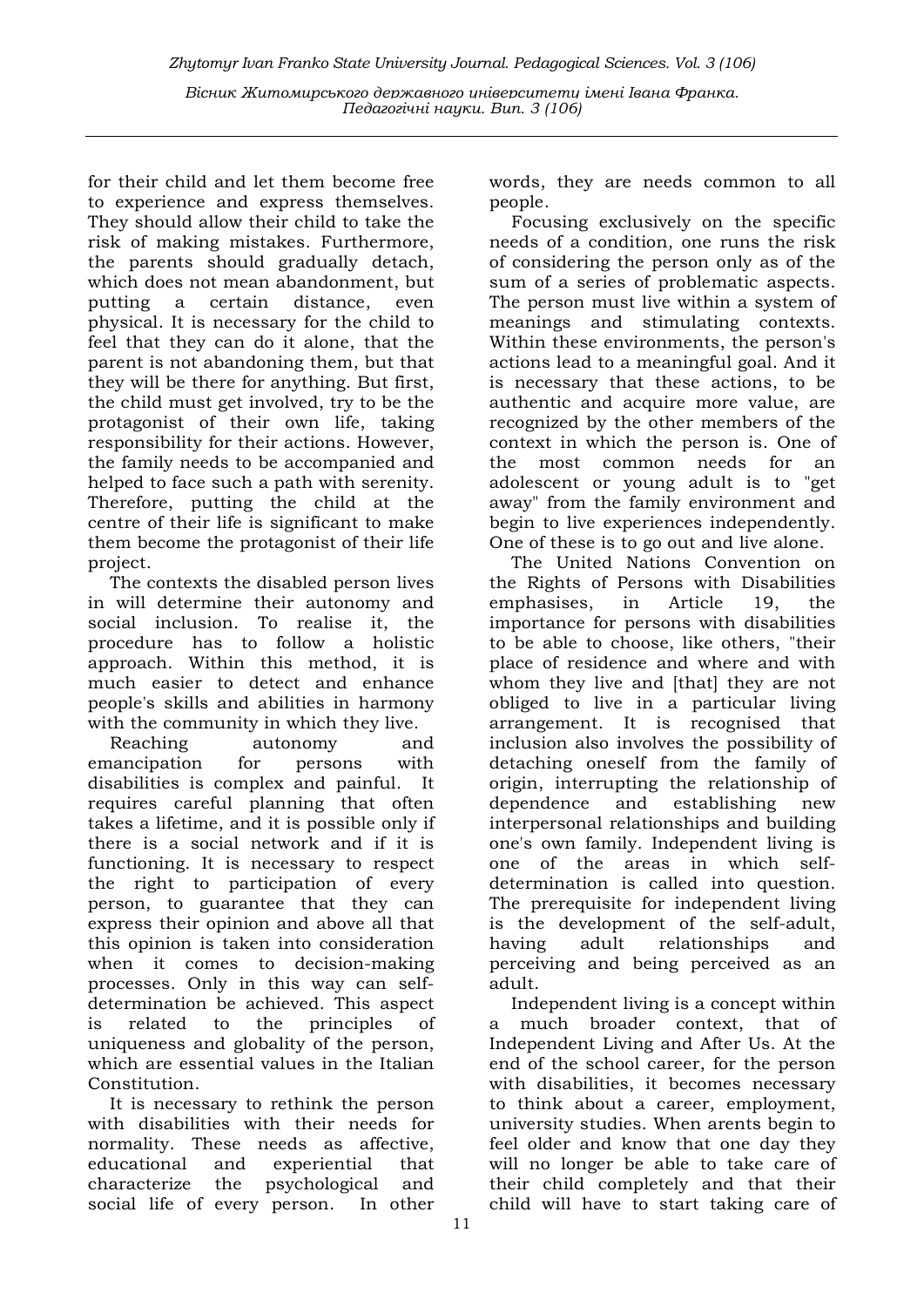themselves, hoping that they can count on other people. When parents think about After Us, they know that they have to face a series of juridical, educational, welfare and economic problems of their children, that have to be "settled" before their death. Adulthood is a social status because it is defined by a set of interactions of different kinds: social, familial, political, cultural, environmental, economic.

Development does not stop at adulthood but continues through daily experience, so the human being always finds himself in a situation of incompleteness. Being an adult means being aware of this characteristic of incompleteness and at the same time trying to enrich it as much as possible with meaning and significance. Therefore, the adult is open to the future, tending towards change and the re-designing of himself: "Becoming an adult is strictly connected to the fact that someone has imagined us as adults and, through the imaginary, has gone through the process of growth for us and with us. We don't become "grown up" if nobody thinks us really able to become so (Lepri 1995, p. 249)". This imagery is intrinsic to the family of the person with disabilities, who, especially as the end of their school career approaches, feels an increasing fear of what will happen "after us". The lack of an imaginary world is linked to the consideration of one's child as an eternal child to be protected. It would be necessary to create an image as close as possible to the real plan of the person's abilities, competencies and limits. This plan should take into account the person's passions. It is necessary to plan daily to build the future, with continuity between past, present and future by becoming protagonists of their time, which is often negated. The project dimension has the task of balancing and transforming the imaginary. When this does not happen, the disabled person does not develop the ability to gradually become more and

more the protagonist of their life project. The daily dimension risks to be lived in a multi-directed way and marked by the filling the time as an end in itself. This can lead the disabled person to lose the understanding of the sense and meaning of what their is doing. If one does not recognise oneself in what one is doing, it is natural that one's sense of identity and the possibility of selfdetermination gradually falter.

In order for the imaginary project to become a project, it is necessary to meet and respond the needs through a pathway co-constructed by the services and the person. Within this context, the answers to the needs emerge from daily experience oriented towards the future. The social dimension of a person is decisive for the construction of personal identity, and this occurs from childhood and continues throughout life, through the construction of various roles. The attitude of overprotection and assistance refrain the people with disabilities from the roles, above all, in the passage from those acted in the micro-social to those more complex connected with the entrance in the adolescent age. This <<protection>> from the roles seems to be connected to the need not to make the disabled person meet the tiring and painful parts however present within the role as well as present within any growth path (Lepri 1995, p. 251).

In the world of "able-bodied", "normal" people, sexual activity is now free from censorship: it is a topic of discussion without filters, which no longer provokes that sense of shame that this issue had until some time ago. If for everyone else the issue is now outdated, for people with disabilities, however, this issue is almost never addressed and is not part of the person's life project. The fact that it is one of the indicators of a person's quality of life and that everyone has the right to their recognition and exercise, just like work, family, etc., is often overlooked. The issue becomes more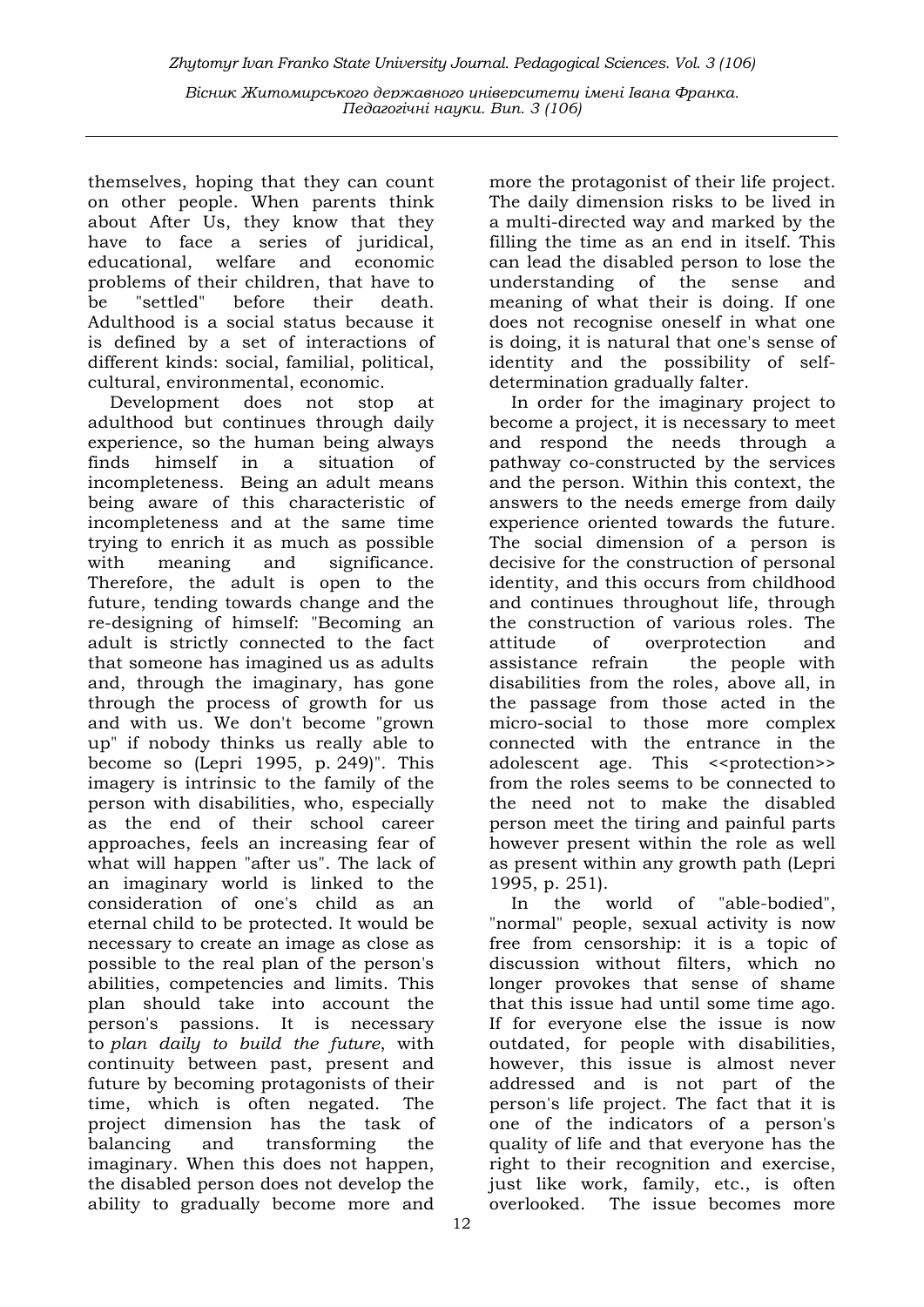difficult when the disability includes both a physical and an intellectual deficit, compromising various norms concerning the sexual sphere, thus going into sharp contrast with the prevailing aesthetic norms. This has important consequences on the relational-behavioural level.

Sexuality, on the other hand, is one of the factors that characterise the stages of individual and social development, so it also involves the relationship that a person has with himself, how he perceives himself, and how this affects interpersonal relationships. The first step is to work on breaking down the prejudices that overwhelm the subject of sexuality in people with disabilities, which lead to disregard and hide the needs, desires and expectations of the person involving the sphere of intimacy and affective relations. Moreover, the sexual manifestations of persons with disabilities are often immediately associated with perversion, and thus with a problem that must be eliminated or avoided. Not as a need common to all individuals. The sexual character is an intrinsic component of man that goes beyond the reproductive organs. It is part of every dimension of life and it is necessary for the construction of the self and the encounter with the other from oneself. It is not only a biological phenomenon, but it is also a psychic and sensory experience that activates the mind-body connection, defining itself as a central experience for the construction of personal identity. It is a widespread idea to consider sexuality as a problem for disability. Commonly, people try to ignore the existence of this sphere in a person with disabilities, as if it were a missing part or not expressible and experienceable in a "normal" way.

It is believed that ignoring this dimension in some way makes it disappear; it is considered something linked only to genitality and the act of masturbation, without making, therefore, mentalization of the sexual

sphere, a sphere that concerns not only the body dimension but also the mind. The profound significance of sexual development in the process of identity construction is erroneously ignored, through a logic based on the belief that the subject expresses his sexual need only when he engages in genital behaviours, such as masturbation, attempts at sexual approach, etc... If, on the other hand, this does not occur, it means that the person with a disability does not have a sexual dimension. When the sexual need is not revealed, or at least apparently so, it happens that, in some cases, it suddenly manifests itself, sometimes in violent and aggressive or self-aggressive forms.

The onset of sexuality in these forms leaves one dismayed and worries parents and educators. It is a situation that becomes difficult to manage and requires careful monitoring to avoid creating dangerous situations for the subject and for others. In cases of intellectual disability, it is common practice for parents and educators to consider the expression of sexuality linked only to the genital area because this is usually the way in which the person with intellectual disability expresses and experiences his or her sexuality. In some cases, the path is channelled in such a way as to concentrate in the act of masturbation the tensions generated by sexual drives. In itself, masturbation is not a problem, but it becomes one when the disabled person is unable to identify the ways and places in which to perform it and when he repeats it compulsively. Implementing an efficient educational intervention can help to understand the situation and to implement specific actions to contextualize and adapt it. To do this, we must first understand that sexuality relegated to the genital experience is a limited and limiting vision, completely wrong. Sometimes, in fact, the dogged masturbatory act of a subject with intellectual disabilities is caused by sexuality disconnected from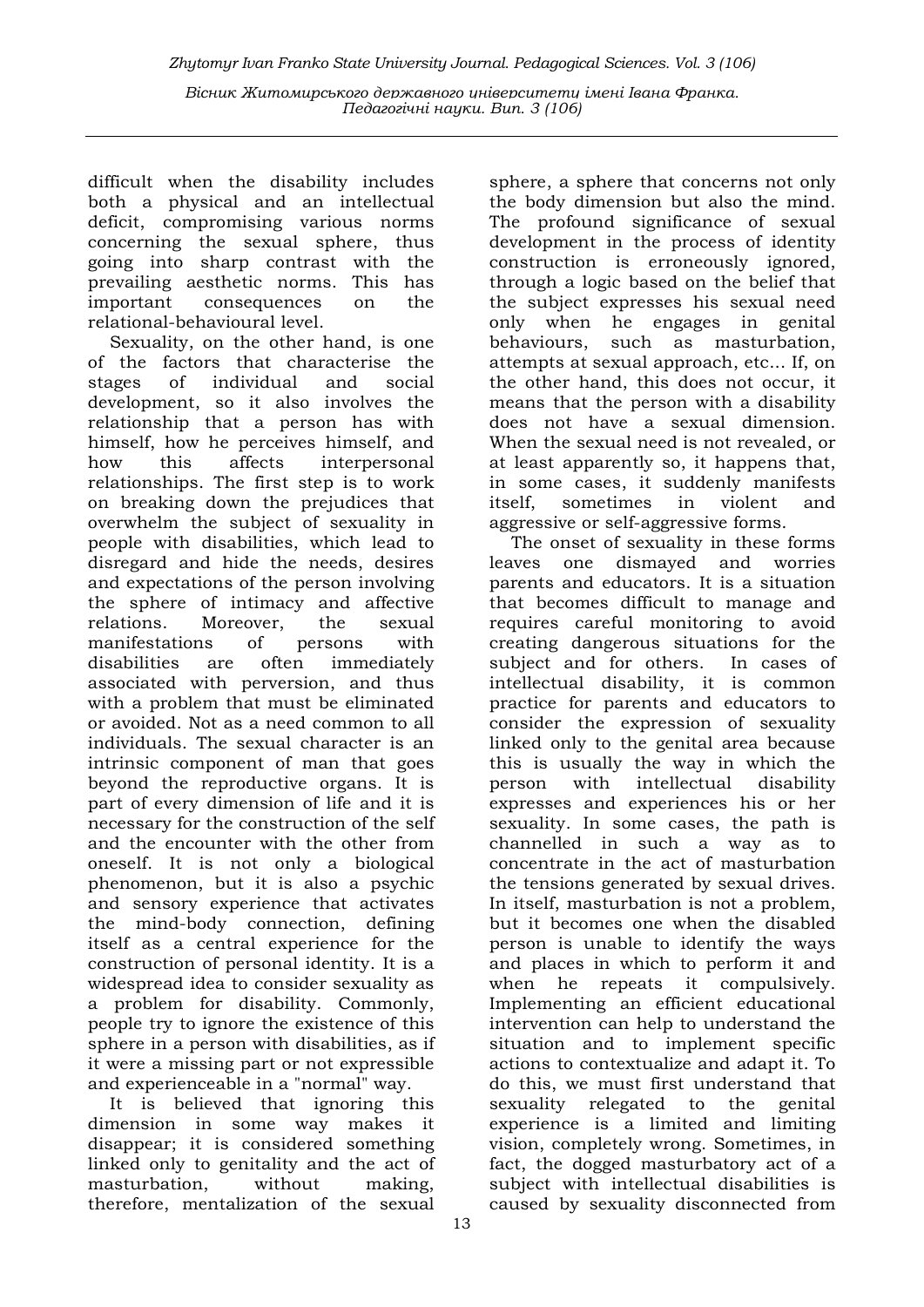all the dimensions that characterize it and derives from not having understood that taking care of one's own person, communicating and sharing with others one's thoughts and experiences related to the sexual sphere, and experimentation are also expressions of one's sexuality. The lack of mentalization of sexuality is an experience that can happen to anyone, but for a person with intellectual disabilities, it is riskier because of the difficulty of mental reworking of experiences. Sexuality is mentalized when it becomes an integral part of one's personality, assuming meanings that go beyond the level of sensations experienced through the satisfaction of drives. Mentalized sexuality needs the person's thought and language in order for it to become a way of thinking of oneself as male or female.

Sexual education is, first and foremost, education in affectivity. People with disabilities must be helped to understand that sexuality is made up of different languages, that genital intimacy belongs to emotional ties between people that are very different from the emotional ties between friends, brothers, sisters, children and parents. It is important to help the person with intellectual disability to understand the distinction between a more intimate affective bond and another type of bond, to know his/her sexual organs, to communicate his/her experiences and to know his/her body, to take care of him/herself and of his/her hygiene, of his/her image, etc. In order to make a mentality change, the person with an intellectual disability should be helped to understand the difference between a more intimate affective bond and another type of bond. In order to ensure that mentalization of the sexual sphere takes place, links should be activated that lead to the perception of adulthood of the child with disabilities, who in turn will perceive himself as an adult. Activating links means.

In conclusion, quoting Claudio Imprudente, it is possible to state that when we talk about sexuality in reference to disability, the need for proper communication becomes necessary. Let's start by debunking a common preconception: there is no such thing as the sexuality of people with disabilities and the sexuality of people without disabilities. There is sexuality. A wide word, often misunderstood and limited to the pure sexual act. Sexuality is much more than that. It is communication, empathy, relationship and self-care.

The lack of a job is one of the biggest causes of social exclusion. No job also implies no freedom because, without economic support, no one can lead an independent and dignified life. Furthermore, in the absence of a job, a significant sphere of human relations is lost. In Italy, Law n. 68 of 1999 anticipated a fundamental part of the UN Convention on non-discrimination and the right to equal opportunities in the field of work. This law introduced the institute of targeted employment, which supersedes and replaces the mandatory job-centre, which provided compensations for people with serious health problems. Through the targeted placement, the person with disabilities gets a job to allow self-fulfilment and social inclusion. The aim is to connect labour supply and demand and promote the enhancement of people's skills. It is also the identification of tools for employment in the workplace.

This law, moreover, assigns a significant role to social cooperatives for the employment of people with disabilities: this is how social cooperatives of type B are born, whose function is to train and include or reinclude people with physical, psychic or sensory disabilities into the world of work. Despite this, the labour market disadvantage of people with disabilities remains high: "In fact, considering the population between 15 and 64 years old, only 31.3 % of those who suffer from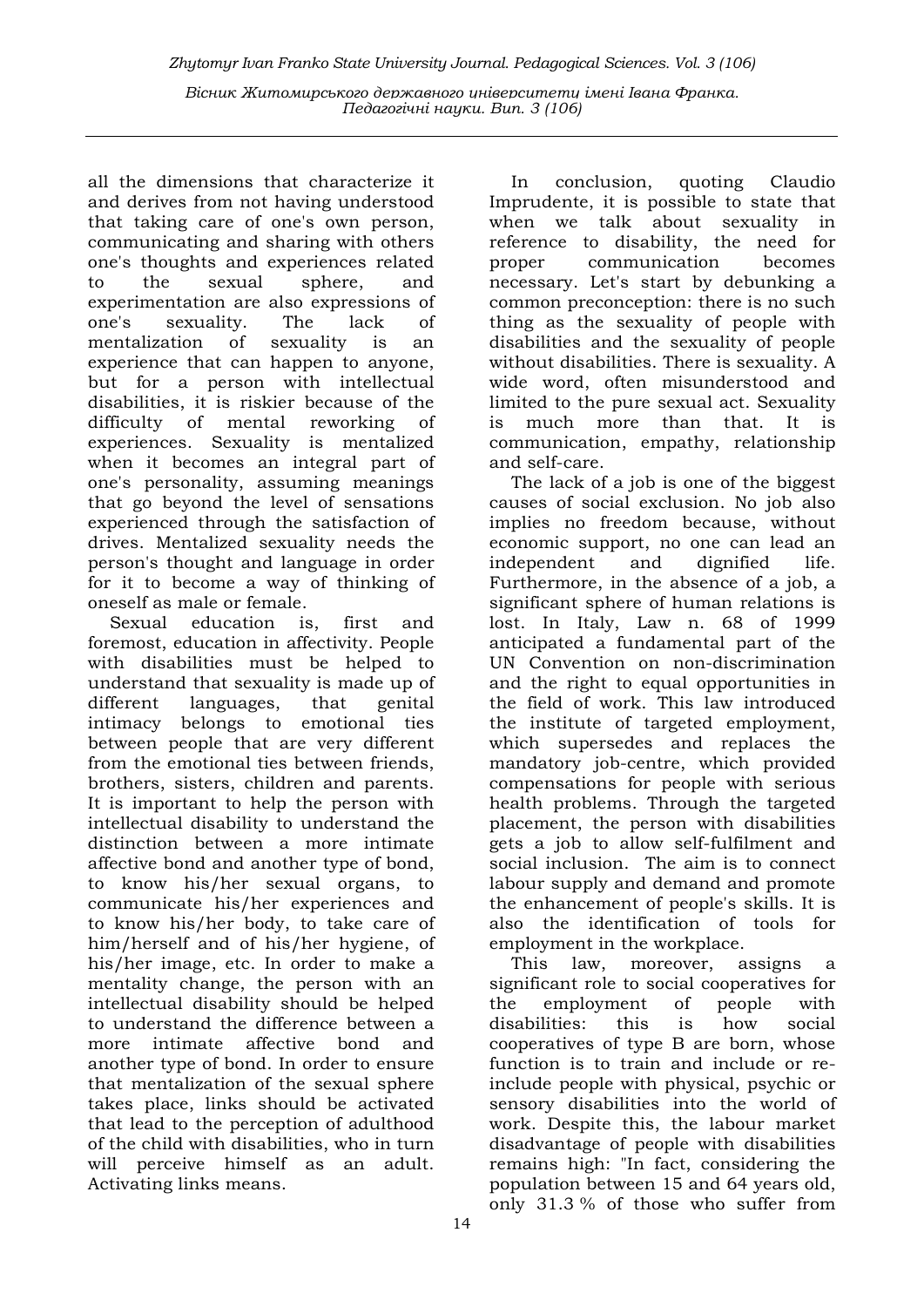serious limitations are employed (26.7 % among women, 36.3 % among men), against 57.8 % of people without limitations" [6: 61].

The UN Convention on the Rights of Persons with Disabilities (UNPRPD) recognises the right of persons with disabilities to work, including the opportunity to support themselves through employment and freedom of choice within an inclusive and accessible work environment. The work environment, therefore, becomes a crucial place for integration. From this point of view, work contributes to the development of the process of autonomy: the right to work must be made effective by guaranteeing to the person with disabilities the respect of the right to an autonomous life (art.19), autonomy in movement (art.20) and full inclusion and participation in all areas of life (art.26). The therapeutic and rehabilitative effect that the work has in some contexts has been widely recognised, especially to reintegrate and integrate people. Feeling useful gives the individual a great sense of satisfaction, just as obtaining positive results increases self-esteem. Positive relationships and collaboration with colleagues can be established within a work environment, surrounded by a climate of cooperation that can diminish the sense of loneliness and distrust that the person might feel. "Work represents a condition that gives meaning to one's life because it allows one to present oneself with dignity in social life and to present oneself as a holder of rights [...] it favours the passage from a weak identity to a more solid and proactive vision of oneself" (Mentasti, Parolini, Re, 2000).

Guaranteeing work to a person with disabilities allows the public system to save on welfare since the person with disabilities can become an active subject and emancipate themselves from the risk of a chronic condition of assistance and an economic and self-supporting point of view. Within a welfare system that guarantees the rights of human beings, it is fundamental to provide and give the

possibility of decent work to everyone, even to those who are not competitive but possess skills to valorise.

Job placement is a complex process, which involves and intersects different institutions and figures. A result, an objective, a process allow the meeting between the productive system and the world of disability. The starting point for this synergic work is the Life Project of the person with disabilities. Job placement must be an integral and central part of it, which requires reflection, method, some knowledge and skills of the professional figures involved. When working with people with frailty, it is necessary to keep in mind that adopting a "trial and error" method does not provide any benefit, neither for the disabled person nor for the professional figure or figures who create and lead the project.

For example, when a person with a disability cannot be allocated in a workplace, they become negative and see this as a failure. This perception can also the operator influences negatively and see it as a failure. Furthermore, a person with disabilities is a person who often has a negative perception of themselves to bear one or more failures and disappointments. These feelings can generate a negative boomerang effect on the person, their identity and their emotional sphere. And they help to increase the idea of oneself as an incapable person. It is a feeling that each of us, disabled or not, feels in our lives when we fail in one or more goals when our attempts to reach the desired goal go up in smoke and then we believe we are incompetent people who will never achieve. Proposing to a person with disabilities the possibility of job placement requires a deep consideration of the real capacities and opportunities, reasoning in terms of individual life projects, opportunities for growth and personal achievements. Work can be an enormous possibility of growth for a person with disabilities. But for the job to be profitable and satisfactory, it must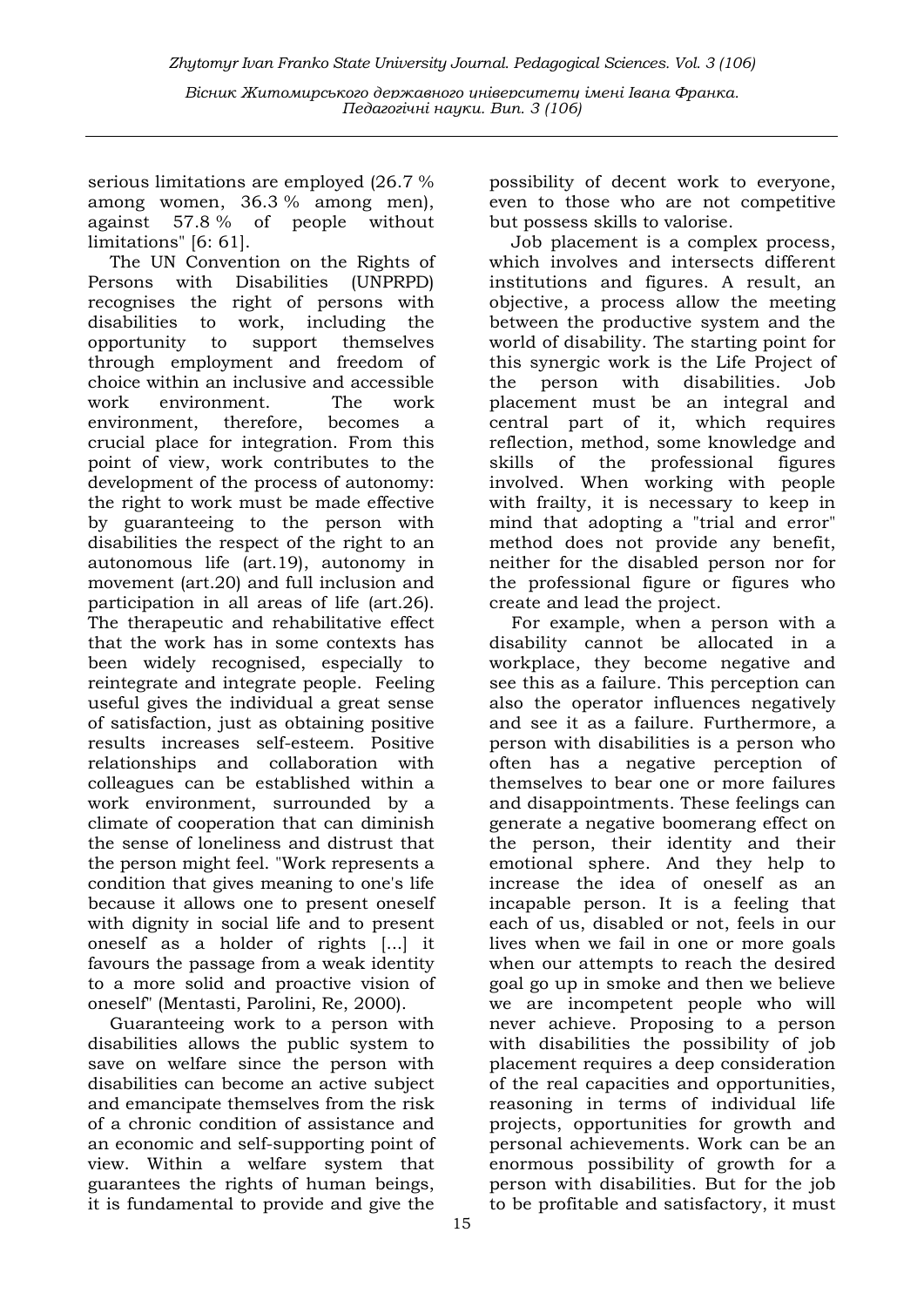be compatible with the physical and psychological conditions of the subject and the characteristics and needs of the productive system. When the process of job placement is in action (between the two parties: the educational services and the business system), one should take into account the autonomy possessed by the person such as their communication, social skills, their knowledge and skills acquired through previous work experience, the motivations underlying and the interests and needs of the person.

On the company side, a careful assessment should be carried out to evaluate the complexity and the structure of the task itself: the timespace factors, the execution rhythms, the possible errors and the precision required; the possibility of having technological supports, of making adaptations and making the various work paths more accessible, as well as the spaces hindered by architectural barriers. It should also be taken into account the risks of the job, the teamwork with colleagues, the company's policies and procedures, and the accessibility of the workplace. In particular, job placement influences psychological components, selfperception and identity, either positively or negatively depending on success or failure. For this reason, it is fundamental to foresee the job placement within the life project of the person, combining method and practice dynamically and effectively, promoting cooperation and integration of the person with disabilities; otherwise, we risk creating enormous damage to the person.

One of the issues that should be addressed, first, is the question of subjectivity: "In productive organizations, as a rule, an excess of subjectivity determines annoyance, defensive response, if not even expulsive". Subjective needs are often significantly important for a person with a disability. There are specific needs and

evolutionary history that are difficult to adapt to the rigidity of the organization present within the productive system. The productive system sees the disabled person, and in general the fragile subject, as someone who creates havoc within the system, a possible threat to the integrity of the compromises that regulate the organization. It would be necessary, therefore, to make the subjectivity of the person compatible with the structured and objective elements of the production system; to make the two universes, so intrinsically different, compatible. Belonging to the category of persons with disabilities creates problems in the planning of a path to work insertion because, as stated above, a clash is created between the subjectivity of the person and the objectivity of the system. Belonging to a category generates a widespread prejudice that labels the person, creates a collective image of identification that transcends the person, his identity.

In this way, the social role of the person is predetermined based on the application of stereotypes, such as that of the impossibility for a disabled person to play roles such as being an adult, autonomous, working person with sexual life. This creates a lowering, or even worse, the non-existence of expectations of these people. This generalised and stereotyped idea creates prejudices that influence and determine important aspects of the life of a disabled person, such as that of work. The productive system perceives the disabled person as a threat to its equilibrium and therefore tends to defend itself from everything that is not in line with its objectives; it is a system that requires high levels of autonomy from its workers, set in the perspective of a crescendo, of hyper-specialization, precariousness, aspects that often, as mentioned before, are not considered possible for a disabled person. It is not understood what is the productive advantage, in economic and financial terms, of a person with disabilities, as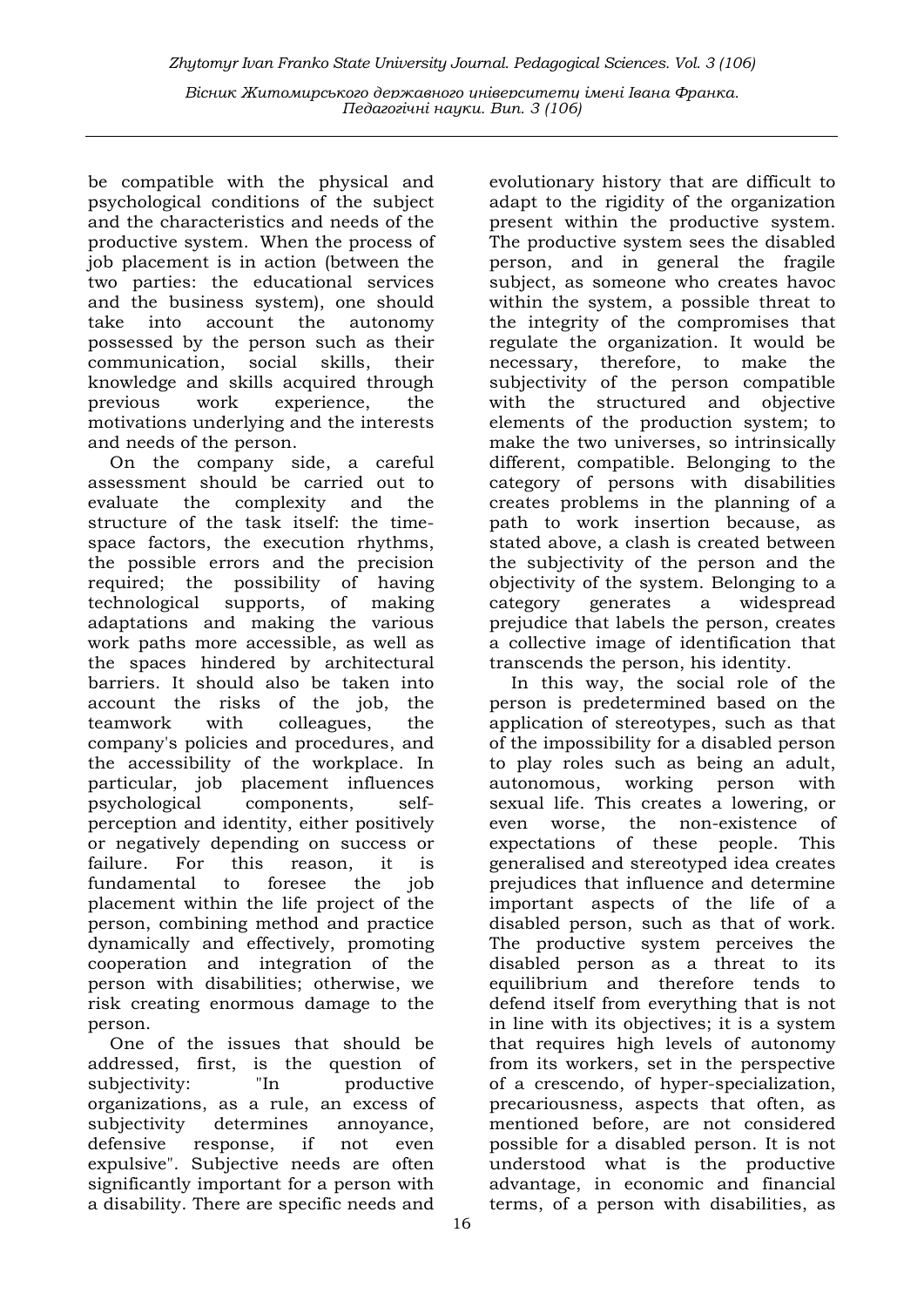well as the fundamental aspect of human dignity which is not limited to the productive capacity of the person. Between these two seemingly incompatible systems, a fundamental role is played by the educator who manages the work placement of the disabled person. The educator is the mediator figure between the two complex and distant worlds. He is a specialized figure, equipped with mediation tools, who acts for projects, who have institutional recognition and strong visibility within the social system. Therefore, a professional, who will have to develop and lead a network work to meet the needs of these two worlds and to make them connect. The professional must dedicate adequate time to researching opportunities, institutional and non-institutional connections, planning the pathway and the tools, to be able to design a work placement in which the objectives, responsibilities, times and resources are clear. In planning this pathway, it must be clear that the disabled person faces some difficulties, the greatest of which is learning to work, i.e.

Learning to work is a process that is strongly conditioned by the organizational climate of the company within which the process of socialization to work develops, which is part of the more general process of maturation and development that allows an individual to be a person. In assessing the context in which to place the person with disabilities, the specialist must take into account and carefully evaluate the defence mechanisms of that person, whether they are compatible and adaptable with the characteristics of that work system and whether, within that system, there is a harmonious, relaxed and welcoming climate. Another important point is to make people feel an integral part of the project, to make them feel welcomed and reassured. And these are needs both of the person with a disability and of the productive organization.

To meditate means to create a bridge between two extremes, which in this case are the disabled person and the world of work; to create a connection between them that takes into account, at the same time, the characteristics and needs of both. Even the relationship between the educator and the student requires a certain calibration, an acceptance of the needs and requirements of the other (on the part of the educator), in order to establish an educational relationship in which the educator does not replace the other, but in which he is a figure of support and help so that the person acquires autonomy and is able to manage on his own. This presupposes that, at a certain point, there is a gradual distancing between the two protagonists of the relationship, so that the person with disabilities is more emancipated and can really grow. Work placement, therefore, is the point of arrival of a process of construction and restitution of social and behavioural autonomy, and the ability to act and cover the various social roles and functions. In spite of the excellent premises, the analysis of the occupational conduction carried out by ISTAT shows the strong disadvantage of the population with disabilities on the job market.

Learning to work is a process that is strongly conditioned by the organizational climate of the company within which the process of socialization to work develops, which is part of the more general process of maturation and development that allows an individual to be a person. In assessing the context in which to place the person with disabilities, the specialist must take into account and carefully evaluate the defence mechanisms of that person, whether they are compatible and adaptable with the characteristics of that work system and whether, within that system, there is a harmonious, relaxed and welcoming climate. Another important point is to make people feel an integral part of the project, to make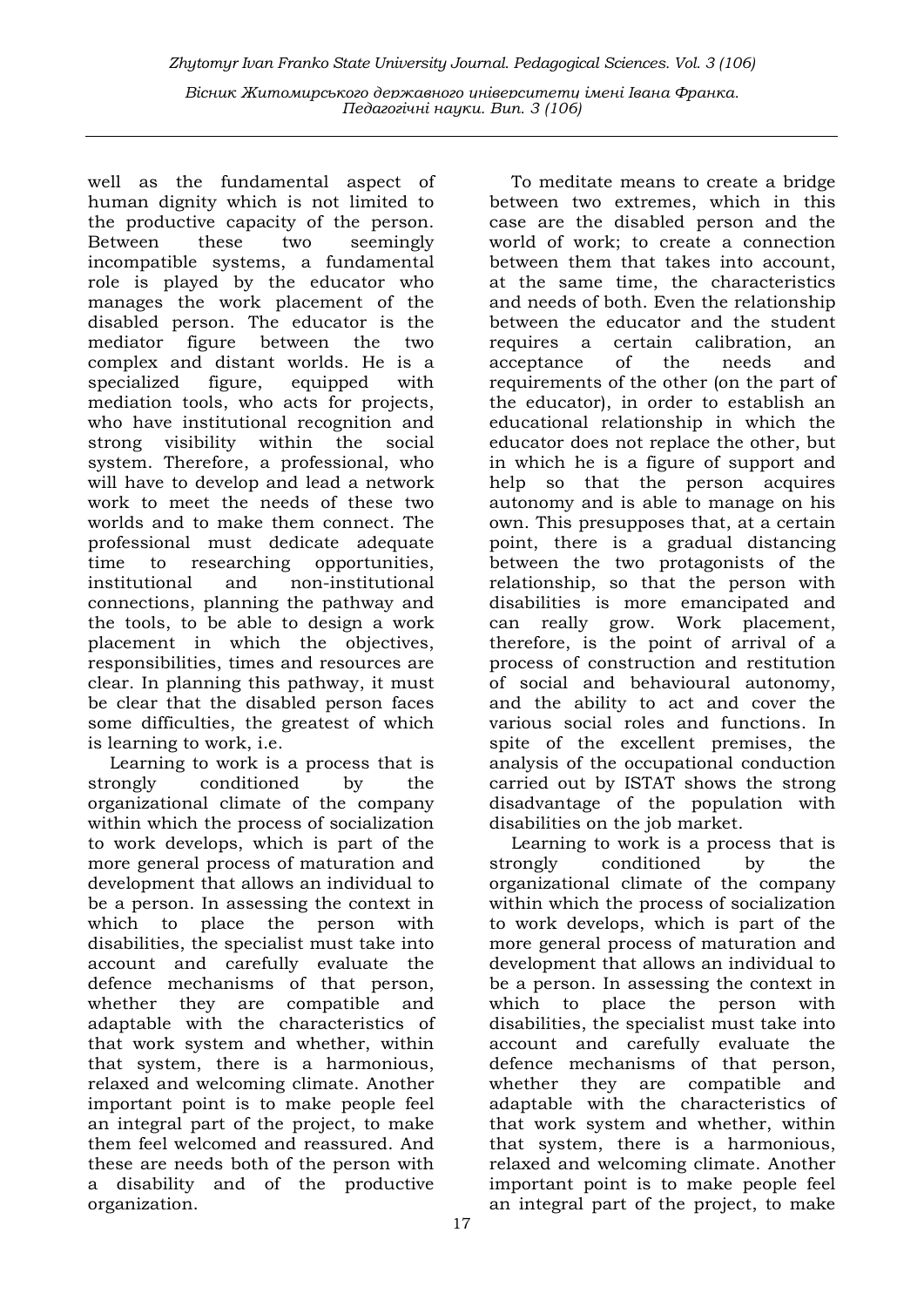them feel welcomed and reassured. And these are the needs both of the person with a disability and the productive organization.

To meditate means to create a bridge between two extremes, which in this case are the disabled person and the world of work; to create a connection between them that takes into account, at the same time, the characteristics and needs of both. Even the relationship between the educator and the student requires a certain calibration, an acceptance of the needs and requirements of the other (on the part of the educator), to establish an educational relationship in which the educator does not replace the other, but in which he is a figure of support and help so that the person acquires autonomy and can manage on his own. This presupposes that, at a certain point, there is a gradual distancing between the two protagonists of the relationship, so that the person with disabilities is more emancipated and can grow. Work placement, therefore, is the point of arrival of a process of construction and restitution of social and behavioural autonomy, and the ability to act and cover the various social roles and functions.

One of the discriminating factors in job placement is the level of education, both for people without disabilities and those with disabilities. From the survey carried out by ISTAT, it results that, besides there is a strong differentiation between the northern and southern areas of the country, persons with severe limitations employed in central Italy, corresponding to a percentage of 42.2 %, 37.3 % in the North, and just 19 % employed in the South. Moreover, work strongly conditions the possibility of achieving family autonomy, since work is the fundamental and necessary element for self-supporting oneself, producing income and an element of recognition of being an adult. The presence of limitations reduces the possibility of achieving family autonomy,

and this is a further form of social exclusion.

Social exclusion, on the other hand, means the stigmatization and marginalization of certain groups due to social, economic, race, gender, political affiliation, or disability status.

In Italy, 21.7 % of people with severe disabilities (just under 662,000 individuals) are in a condition of isolation. These people state that they have no network of social relations, i.e. they do not belong either to a network of friends or to a support network of relatives, friends or neighbours on whom they can rely in case of need (5 % of the rest of the population). The fragility due to the coexistence of serious limits and the absence of social networks is even more serious for the 204,000 individuals (...) who live completely alone.

Conclusions and research **perspectives.** Participation in cultural life encompasses several aspects: the practice of art and culture itself, which, in addition to giving quality to people's leisure time, brings some benefits, such as enrichment of knowledge, skills, selfesteem, creative and reflective thinking, and a sense of perception of oneself and one's surroundings. Participating in cultural life has a very significant positive effect, even in people with severe limitations. Those who frequently go out, go to the cinema, to the theatre, to concerts, are very satisfied with their lives. The activities one can engage in during one's free time are very varied: from the more "passive" ones, such as watching a film or attending a theatre show, there are others that require a more active role and the use of knowledge and skills, such as playing a musical instrument, singing, painting, taking photographs, writing music lyrics, making videos or taking professional photos. The beneficial effects of sport, both physically and mentally, have been widely recognised for both able-bodied and disabled people. The beneficial effects concern